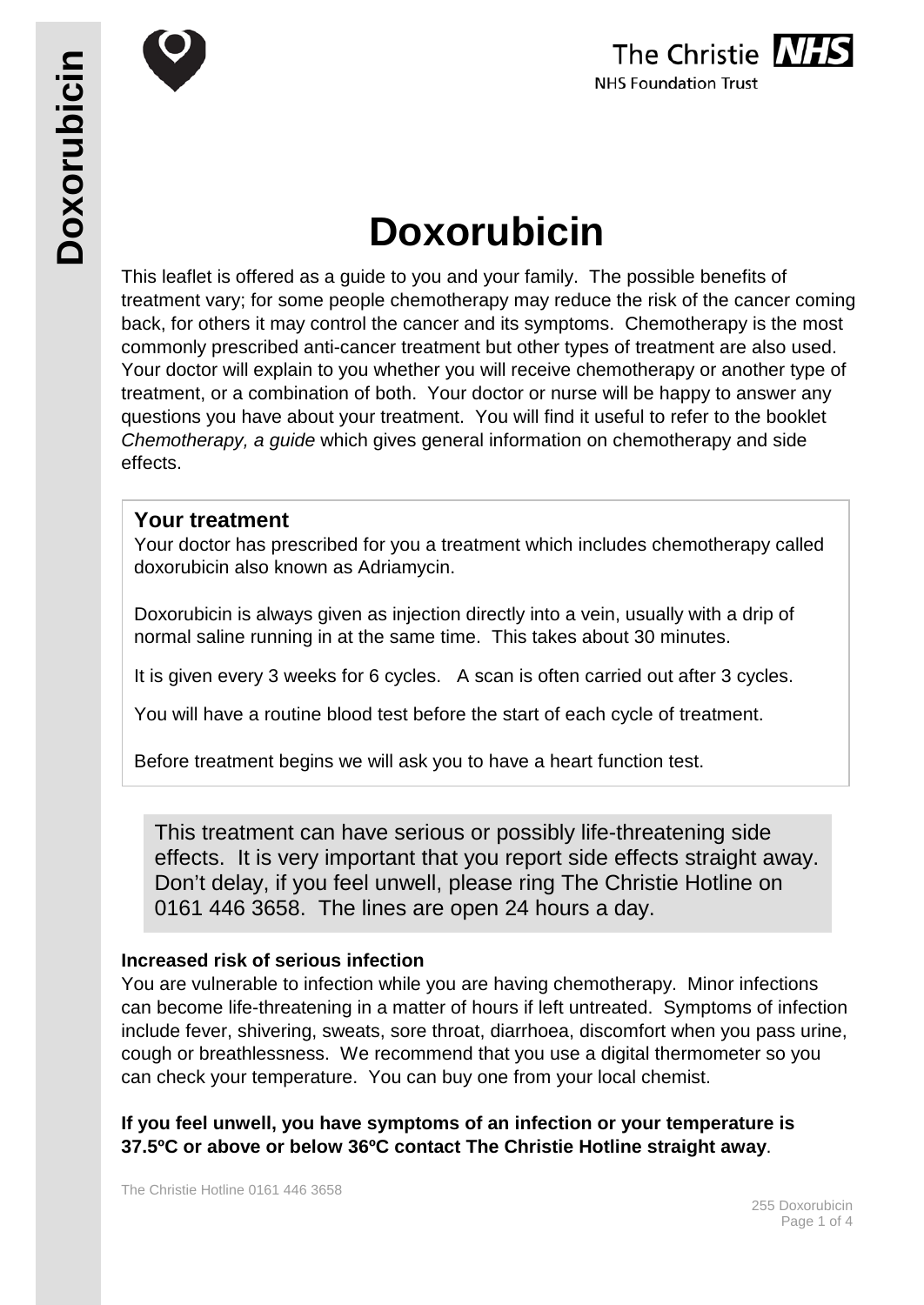## **Possible side effects**

Chemotherapy can cause many different side effects. Some are more likely to occur than others. Everyone is different and not everyone gets all the side effects. Most side effects are usually temporary, but in some rare cases they can be life-threatening. It is important to tell your hospital doctor or nurse about any side effects so they can be monitored and, where possible, treated.

#### **Common side effects (more than 1 in 10)**

#### • **Lethargy**

Some chemotherapy may make you feel tired and lacking in energy. It can be frustrating when you feel unable to cope with routine tasks. If you do feel tired, take rest and get help with household chores. If necessary, take time off work. Gentle exercise such as walking can be beneficial.

#### • **Anaemia (low number of red blood cells)**

While having this treatment you may become anaemic. This may make you feel tired and breathless. Let your doctor or nurse know if these symptoms are a problem. You may need a blood transfusion.

#### • **Bruising or bleeding**

This treatment can reduce the production of platelets which help the blood clot. Let your doctor know if you have any unexplained bruising or bleeding, such as nosebleeds, bloodspots or rashes on the skin, and bleeding gums. You may need a platelet transfusion.

#### • **Nausea and vomiting (sickness)**

The severity of this varies from person to person. Anti-sickness medication will be given along with your chemotherapy to prevent this. You will also be given anti-sickness tablets to take at home. If you continue to feel or be sick, contact The Christie Hotline or your GP, because your anti-sickness medication may need to be changed or increased.

#### • **Sore mouth**

Your mouth may become sore or dry, or you may notice small mouth ulcers during this treatment. Drinking plenty of fluids and cleaning your teeth regularly and gently with a soft toothbrush can help to reduce the risk of this happening. We can prescribe a mouthwash for you to use during treatment. You can dilute this with water if your mouth is sore. For ask your doctor or nurse for further advice. There is also general mouth care information in the chemotherapy booklet. If you continue to have a sore mouth, please contact The Christie Hotline.

Occasionally during treatment you may experience a strange taste sometimes described as metallic or bitter. A strongly flavoured sweet or mint will help to disguise this.

#### • **Hair loss**

Hair loss is usually total. The hair falls out gradually 10 to 14 days following your first course of treatment. The time scale varies from person to person. Please remember that this is a temporary side effect and your hair will grow back when your treatment is completed. If you would like an appointment with the wig service, this can be arranged for you. Ask the staff for a copy of the 'Wig Fitting Service'. You can obtain a wig voucher from the Cancer Information Centre, Department 7 at The Christie.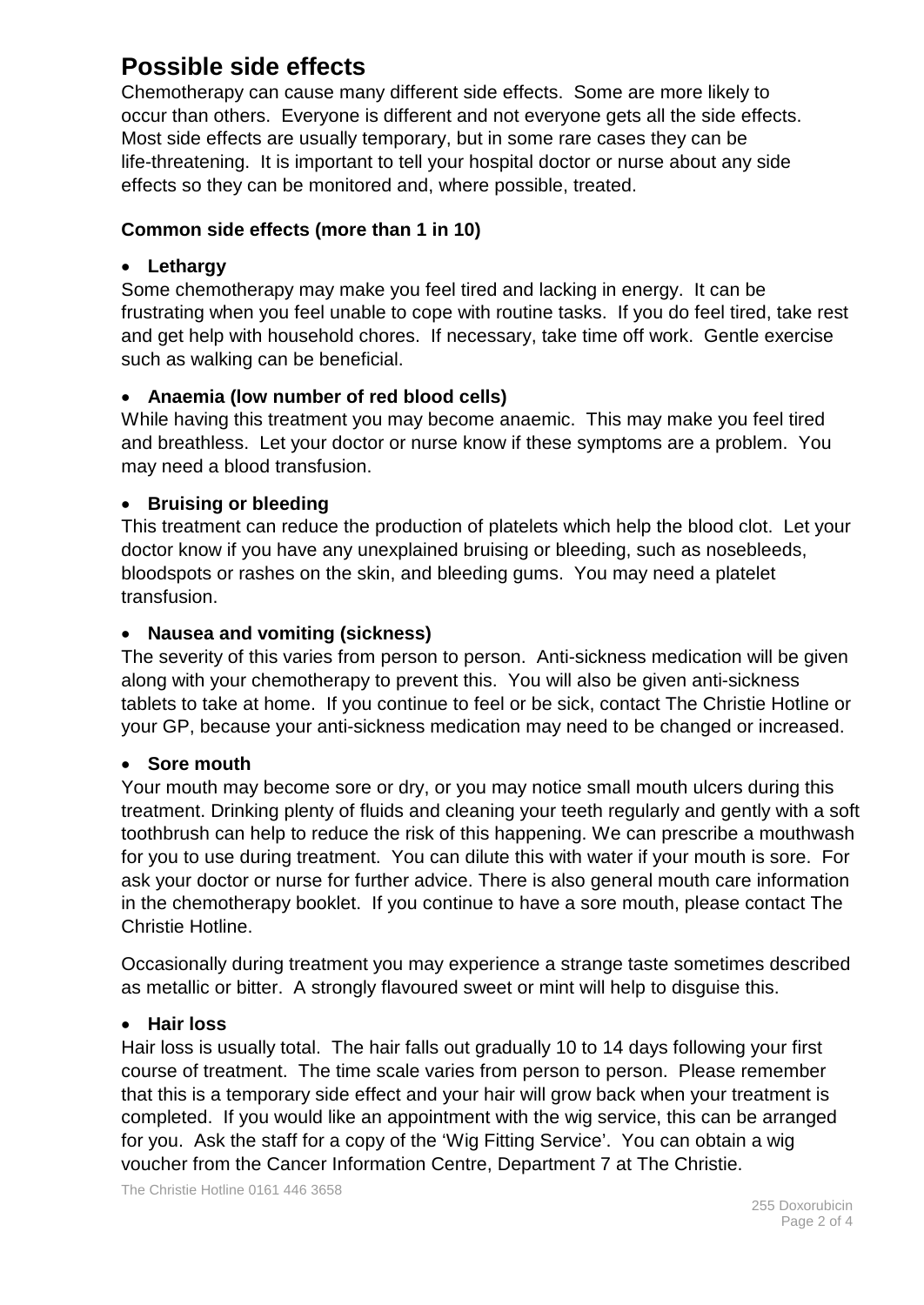#### • **Skin and nail changes**

**Skin changes:** The skin on your hands and feet may become very dry, red and sore with some cracking. Tell your doctor. Cream and tablets can be prescribed to help. Your chemotherapy dose may need to change. Try to keep your hands and feet cool and if possible, uncovered.

**Hyperpigmentation:** Your skin may appear darker in colour or lightly tanned, especially around the joints. This is known as hyperpigmentation. Asian and African-Caribbean people may develop noticeable light patches on their skin. The skin will return to normal when treatment is finished.

**Increased sensitivity to the sun:** Your skin will tan or burn in the sun more easily. Sit in the shade, avoid too much sun and use sunblock cream and wear a hat.

#### • **Red urine**

Doxorubicin, because of its red colour, may discolour your urine red or pink for 24 to 48 hours following treatment. This is normal and nothing to worry about.

#### **Uncommon side effects (less than 1 in 10)**

#### • **Weakness of the heart**

Doxorubicin can affect your heart. It can weaken the heart muscle. This is uncommon and is associated with increasing the dose of the treatment. Your treatment will not exceed the maximum dose. You will have a medical assessment of the function of your heart before starting this chemotherapy.

#### • **Extravasation**

Extravasation is when chemotherapy leaks outside the vein. If you develop redness, soreness or pain at the injection site at any time please let us know straight away.

#### **Serious and potentially life threatening side effects**

In a small proportion of patients chemotherapy can result in very severe side effects which may rarely result in death. The team caring for you will discuss the risk of these side effects with you.

#### • **Herbal medicine**

Some herbal medicine including St John's Wort can affect the chemotherapy. You should let your doctor or nurse know if you are taking any herbal medication, complementary or alternative medicines, including vitamins, minerals and medicines purchased over-the-counter.